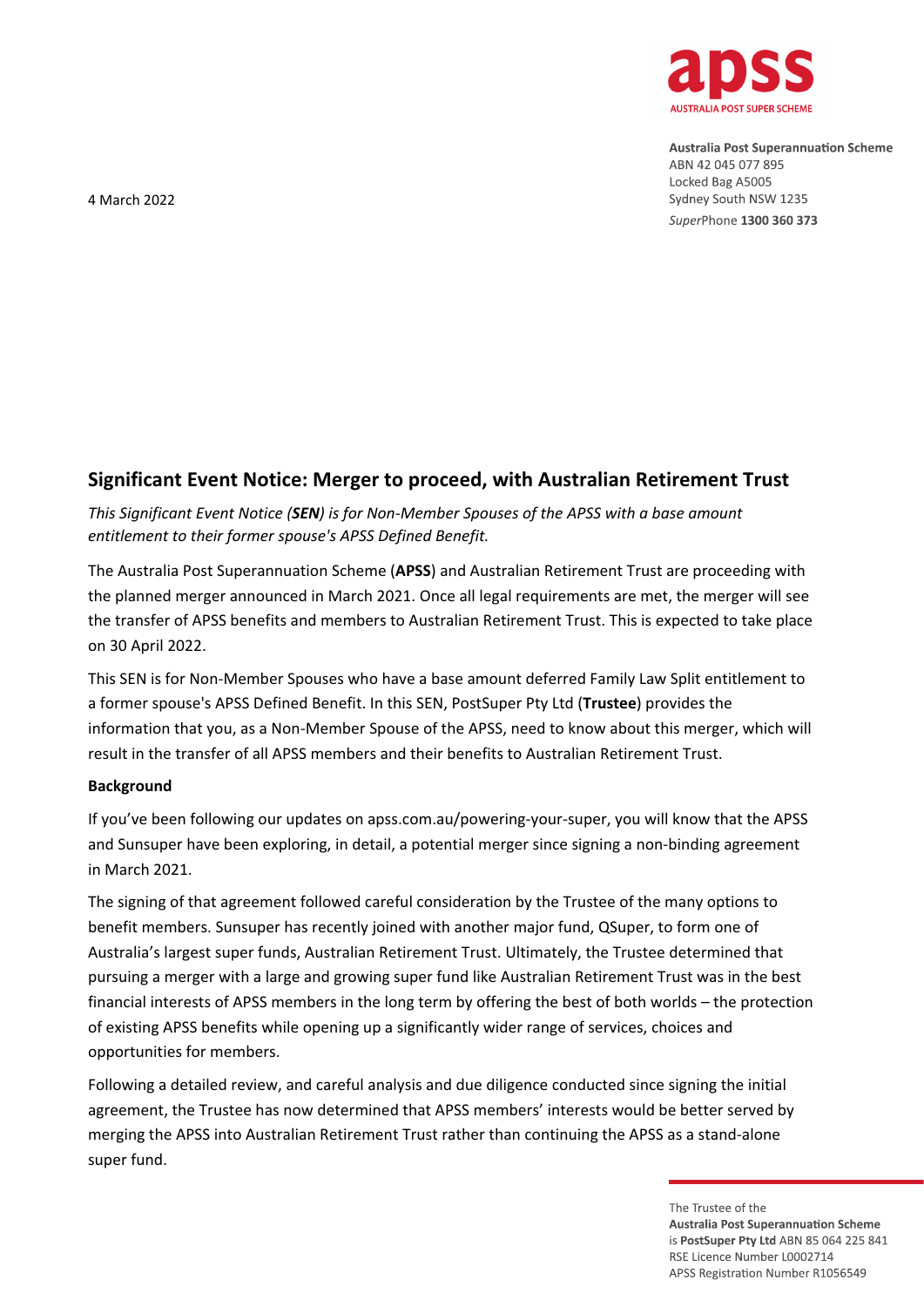The Trustee has therefore made the decision to formally proceed with the merger. This decision will result in the transfer of all APSS members and their benefits to Australian Retirement Trust (ABN 60 905 115 063) on 30 April 2022 and ultimately, the winding up of APSS.

### **How will the merger occur?**

The merger will proceed under what is known as a 'Successor Fund Transfer' (**SFT**). An SFT allows a trustee to legally transfer members, beneficiaries and their benefits, without their consent, from one regulated superannuation fund to another where certain strict legal requirements are met. In particular, the trustees of both the transferring fund (i.e. APSS) and the receiving fund (i.e. Australian Retirement Trust) must be:

satisfied that the transferring member's rights to benefits upon transfer are on an overall basis at least equivalent to those offered in the current fund in respect of the benefits; and

of the opinion that the transfer will be in the best financial interests of members of both funds when considered as a whole.

Subject to finalising all legal and administrative requirements, it is expected that the transfer will occur on 30 April 2022 but, if this date changes, you will be sent an updated notice.

# **Why is APSS transferring to Australian Retirement Trust?**

With around \$8 billion of assets and nearly 30,000 members, the APSS is a large and healthy super fund. However, because the APSS is closed to new employee members, its assets and membership will naturally reduce over time as members draw down their super. So now is the right time to ensure that APSS benefits continue to be managed on a strong and sustainable foundation long term.

# **About Australian Retirement Trust**

Australian Retirement Trust is the super fund formed through the merger of Sunsuper (i.e. the fund we started our merger discussions with), and QSuper. It is one of Australia's largest super funds taking care of over \$200 billion in retirement savings for more than two million members.

Australian Retirement Trust is a 'profit for members' fund that is committed to working in members' best interests. Unlike the APSS (which is a corporate 'non-public offer' fund for the employees and spouses of Australia Post and Associated Employers), Australian Retirement Trust is a 'public offer' fund, meaning that membership is open to anyone out in the public who wants to join and meets the relevant criteria.

Australian Retirement Trust offers its members benefits and services such as:

Strong, long-term returns, with the Australian Retirement Trust Super Savings Balanced investment option adopting the investment strategy of the Sunsuper Balanced investment option, which returned 10.2% p.a. over 10 years to 31 December 2021.<sup>1</sup>

Administration fees among the lowest in the industry.<sup>2</sup>

Tools and advice to help members feel on top of their super.

<sup>&</sup>lt;sup>1</sup> Past performance is not a reliable indicator of future performance. The Australian Retirement Trust Super Savings Balanced option has adopted the pre-merger investment strategy of the Sunsuper Balanced option.

<sup>2</sup> Investment fees and costs also apply. Compare investment fees at australianretirementtrust.com.au/about/why-chooseus/lower-fees.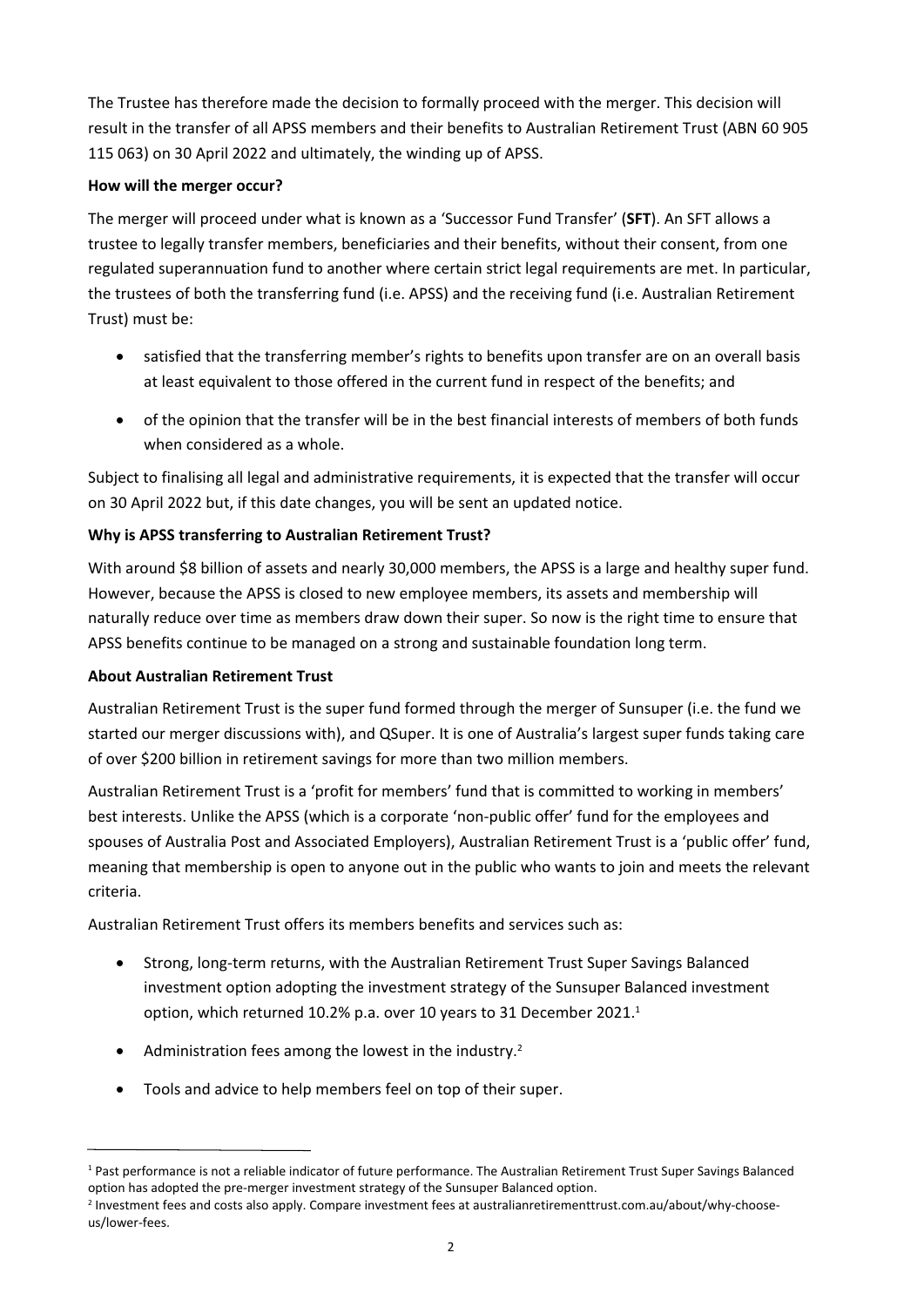24/7 account access through a secure member portal and an app.

Australian Retirement Trust Rewards program offering rewards and everyday discounts.

The Trustee Board of Australian Retirement Trust will have six Member Representative Directors; five Employer Appointed Directors and two Independent Directors. The Board will initially include two Independent Directors and move to three Independent Directors within four years of the merger. The APSS Trustee has three Member Representative Directors, three Employer Representative Directors and one Independent Director.

Please visit **australianretirementtrust.com.au** for more information.

#### **What does this mean for you?**

As a Non-Member Spouse, you have a benefit entitlement in the APSS as a result of a Formal Agreement or Family Law Court Order, which allocated an amount to you in respect of your former spouse's APSS benefit. Your entitlement is to an agreed dollar amount (referred to as a 'base amount split') and is calculated according to Family Law legislation. Importantly, while you have a benefit entitlement in the APSS, you are not a member of the APSS, rather you are referred to as a 'Non-Member Spouse'.

As you may be aware, your former spouse has an entitlement to an APSS defined benefit. A defined benefit is a superannuation benefit that is worked out using a formula (based on your former spouse's Final Average Salary on their last three birthdays and their years of service). Because, your former spouse has an APSS defined benefit, the splitting of your former spouse's APSS benefit was deferred.

Ordinarily, a deferred 'base amount' split of an APSS defined benefit interest would occur when the defined benefit eventually becomes payable to your former spouse, usually on their resignation or retirement. You would then become entitled to the specified amount of your former spouse's APSS benefit payable at that time, adjusted using the rate of Average Weekly Ordinary Times Earnings (AWOTE) plus 2.5%, as prescribed by legislation, for the period up to the transfer. This 'adjusted base amount' would then be paid to you (i.e. if you have satisfied a condition of release), or transferred to your nominated superannuation fund if your entitlement is still required to be preserved.

# **However, the merger of APSS with Australian Retirement Trust will trigger a payment split, meaning that your deferred Family Law split (adjusted base amount) will become payable at the time of the transfer (i.e. you don't need to wait for your former spouse to resign or retire for the payment split to occur).**

The effect of this payment split will be as if your former spouse had resigned on the transfer date. This means that at the time of transfer, the value of your base amount split (adjusted using the rate of Average Weekly Ordinary Times Earnings (AWOTE) plus 2.5%, as prescribed by Family Law legislation, for the period up to the transfer) will be deducted from your former spouse's accrued APSS defined benefit and the split amount will be allocated to you at that time within Australian Retirement Trust. To effect the payment split, a new *Super Savings Accumulation account* will automatically be opened for you with Australian Retirement Trust. The opening balance of your new *Super Savings Accumulation account* will be the amount of your adjusted base amount. Your adjusted base amount will be invested in the Australian Retirement Trust Lifecycle Investment Strategy, Australian Retirement Trust's default 'MySuper' investment option, unless you provide different instructions to Australian Retirement Trust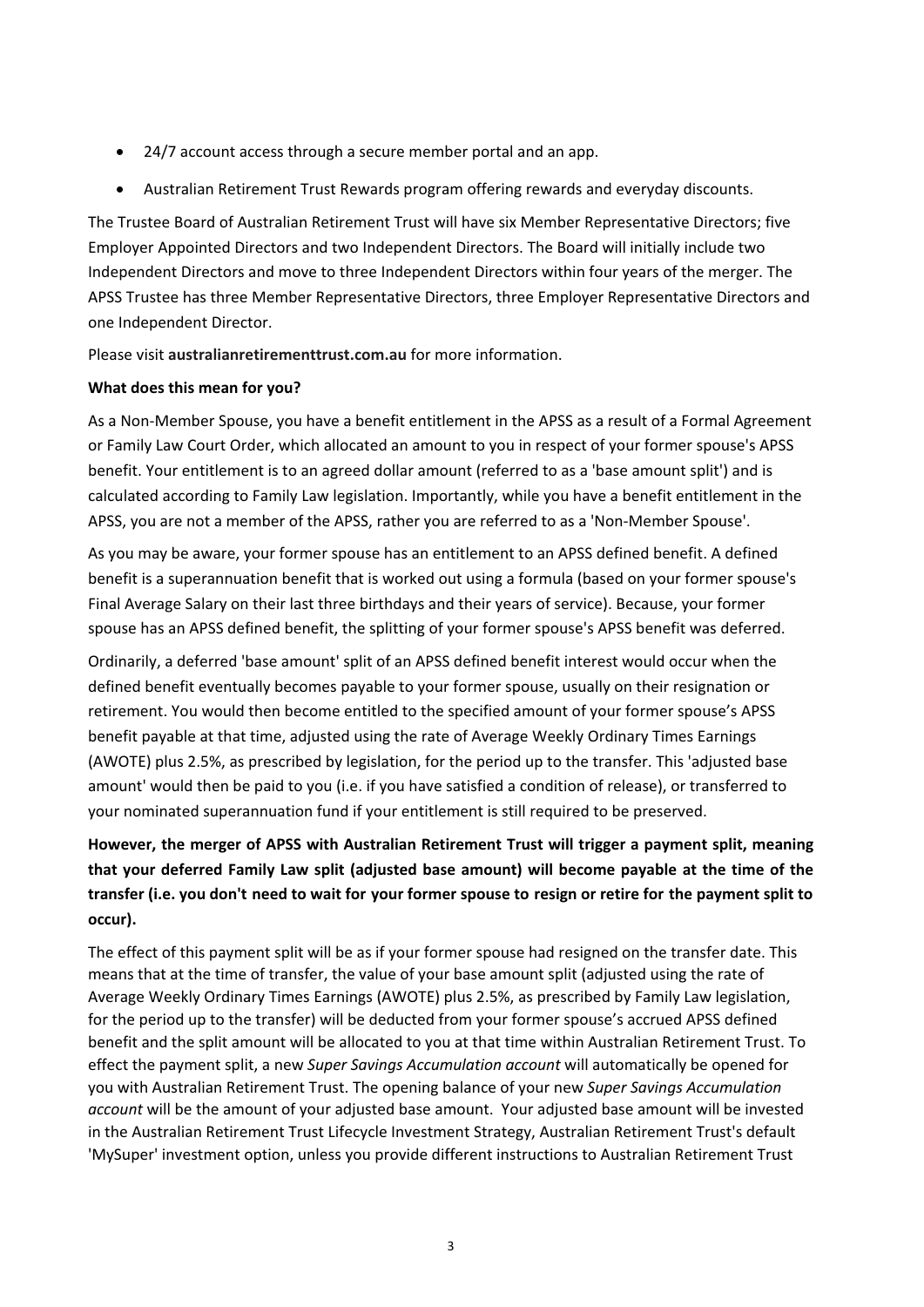after the merger date. You will receive a confirmation letter when your adjusted base amount split is transferred to the Australian Retirement Trust.

### **Example**

Jill works for Australia Post and is an APSS Defined Benefit Member with an accrued APSS defined benefit of \$100,000 as at the transfer date. Jack is a Non-Member Spouse and has a benefit entitlement in the APSS associated with Jill's APSS defined benefit. Jack's entitlement is to a deferred 'adjusted base amount' split of \$50,000\*, as at the transfer date.

On the transfer date, the value of Jack's adjusted base amount split is deducted from Jill's accrued APSS defined benefit. A new *Super Savings Accumulation account* is opened for Jack in Australian Retirement Trust, with an opening balance of the \$50,000.

\* The Family Law legislation prescribes the calculation of your adjusted base amount. Currently the Australian Government Actuary calculates the rate of adjustment as an annual rate of 2.5 percentage points above Average Weekly Ordinary Times Earnings (AWOTE), which is the percentage change in the original estimate of full-time adult ordinary time earnings for all persons in Australia.

Please note that your interest in your new *Super Savings Accumulation account*, will be an 'accumulation' style superannuation benefit – it will not be a defined benefit interest. Your *Super Savings Accumulation account* balance will be made up of the money contributed, plus (or minus) investment returns, less fees, any applicable insurance costs and taxes. You will carry the investment risk in this arrangement.

When a new *Super Savings Accumulation account* is opened for you, you will become a member of Australian Retirement Trust. As a Non-Member Spouse in the APSS, you have not enjoyed the benefits of APSS membership (such as, eligibility for insurance, the ability to contribute your own money to the APSS or to make your own investment choices) and you have not incurred administration fees. As a member of Australian Retirement Trust, this will change and you will have access to a range of options, choices and member services to help you manage your super, including:

**Ability to contribute**: Your *Super Savings Accumulation account* will be able to accept contributions from your employer (including salary sacrifice contributions), as well as voluntary contributions and rollovers from other funds. See the *Super Savings Guide* for more information regarding contributing to your *Accumulation account*.

**Investment choice**: You will have access to a wide range of investment options, so you can choose how your account balance is invested. Until you make a choice, Australian Retirement Trust will invest your *Accumulation account* balance in the Lifecycle Investment Strategy. See the *Super Savings Investment Guide* for more information on your investment choices.

**Flexible insurance cover**: You will be able to apply for Tailored Death and Total & Permanent Disability (including Total & Permanent Disability Assist) or Tailored Income Protection cover. Please note that insurance premiums will apply and will be deducted from your *Accumulation account* balance. See the *Super Savings Insurance Guide* for more information regarding your insurance options.

**Access to your money**: Superannuation is intended to ensure you have money saved for your retirement. For this reason, you generally can't access your super until you satisfy a condition of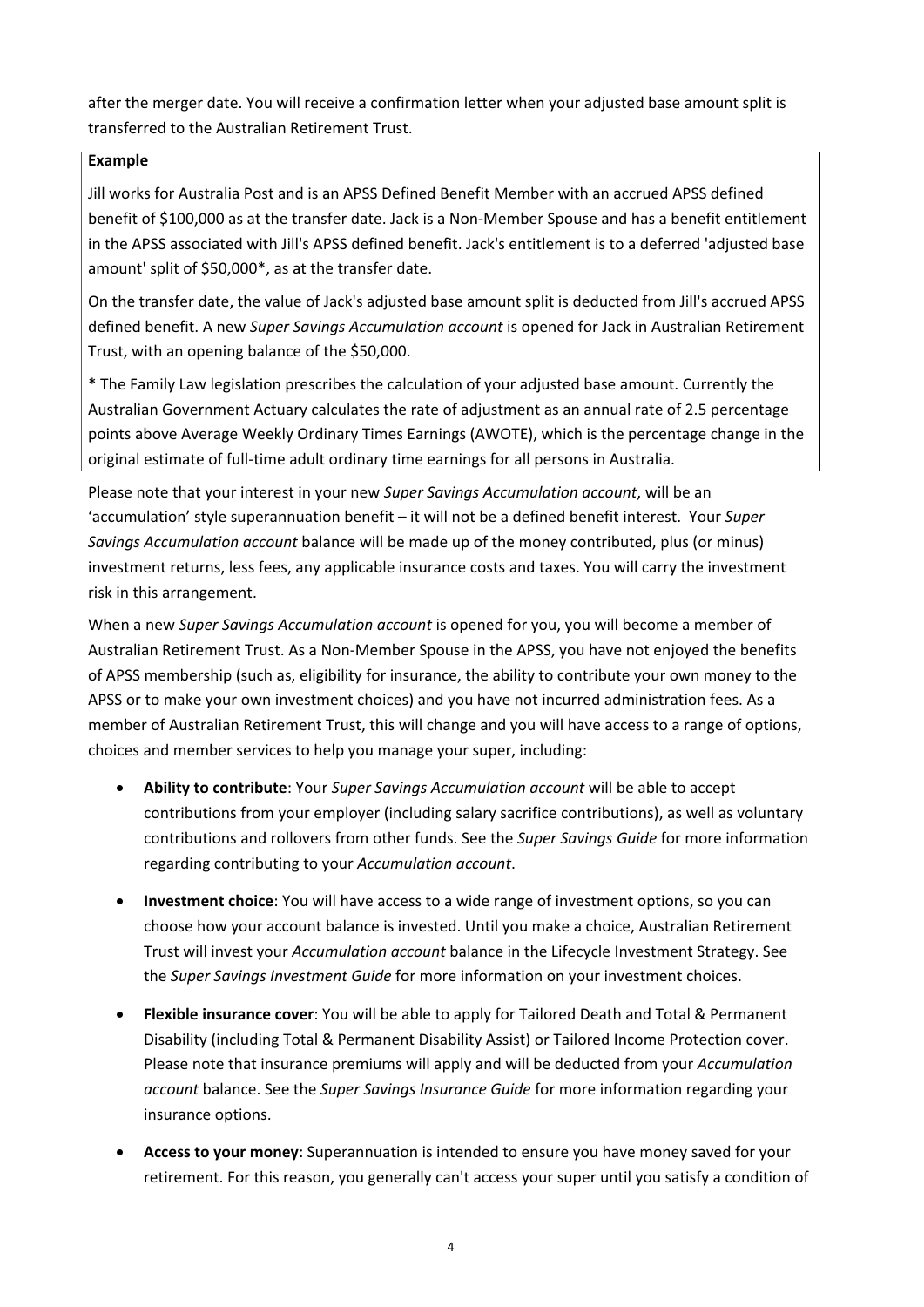release. Although you are free to move your super around the super system (i.e. from one complying fund to another), you generally can't get your hands on your money until you have reached your preservation age. Once you reach your preservation age, you can make lump sum withdrawals, or set up an *Australian Retirement Trust Income account* (a pension account), which will let you receive regular income payments.

**Make death benefit nominations**: In the unfortunate event of your death, the Australian Retirement Trust Trustee will pay your death benefit to your eligible beneficiaries. You will have the ability to nominate your beneficiaries (either as a preferred or a binding nomination). See the *Super Savings Guide* for more information on your choices.

# **You should also be aware that fees and other costs will apply to your new** *Super Savings Accumulation account*.

Please see the *Super Savings Product Disclosure Statement* and *Guide* for details regarding the applicable fees, including administration fees.

Finally, it is important to note that when full processing resumes after the transfer, you will also have the option of closing your new *Super Savings Accumulation account* created for you in Australian Retirement Trust, and rolling your money over to another fund of your choice.

For details on how Australian Retirement Trust Super Savings Accumulation accounts work, including the applicable fees, insurance and other options available, go to **australianretirementtrust.com.au/pds** to download the latest PDS/guides.

# **Do I have to do anything?**

The transfer of your split payment will be automatic. However, we encourage you to read the information set out in this letter. At the end of this letter, there's information on where you can find out more via APSS and Australian Retirement Trust contact points. To learn more, visit **australianretirementtrust.com.au.**

#### **Privacy**

APSS takes its privacy obligations seriously and is committed to ensuring the security of your personal information. You can access APSS' Privacy Policy at apss.com.au by clicking the 'Privacy' link in the website footer. You can access the Australian Retirement Trust Privacy Policy at **australianretirementtrust.com.au/privacy**.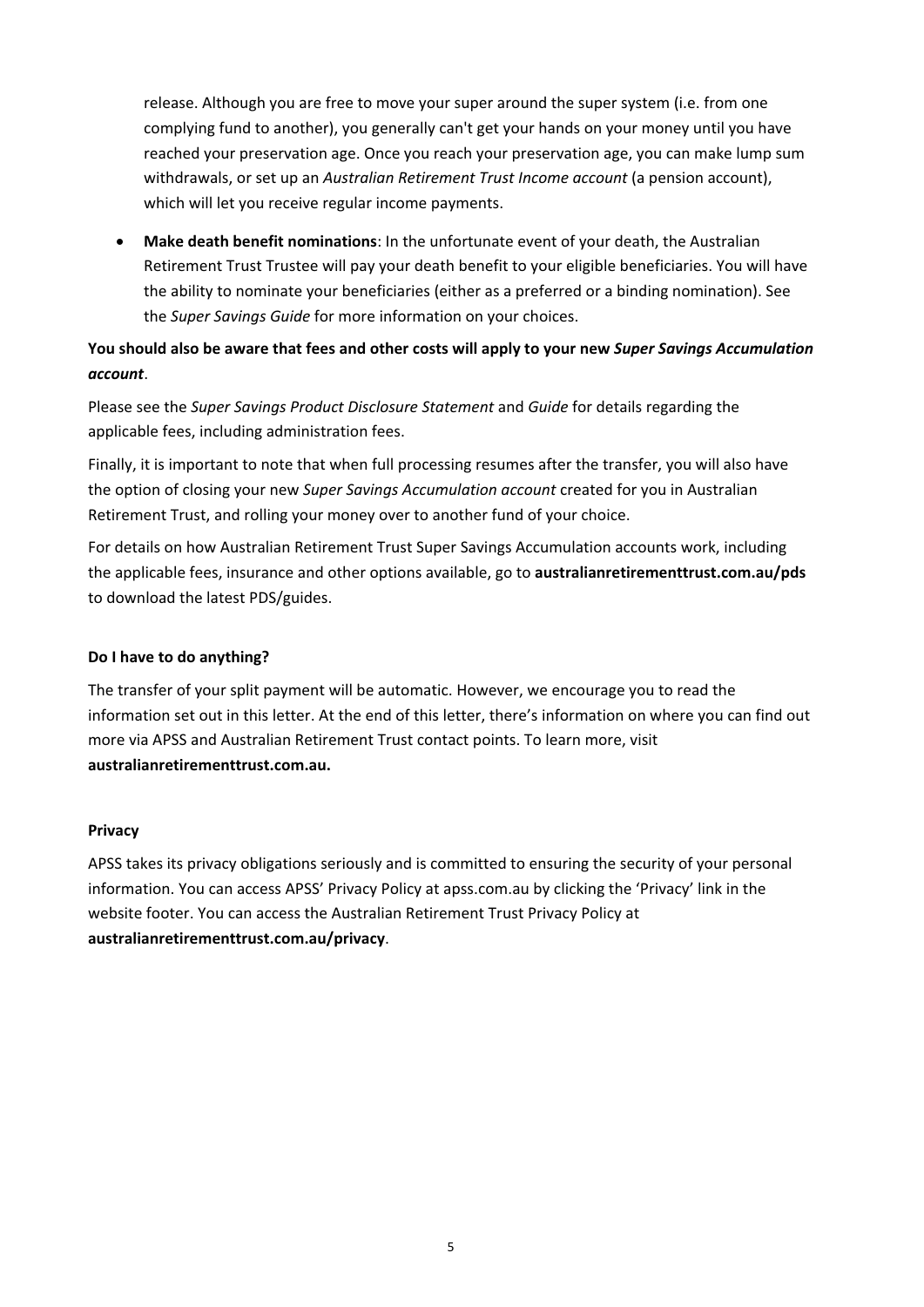### **APSS services during the transition to Australian Retirement Trust**

### **Limited services apply from 22 April to mid-May 2022**

In order to facilitate the efficient and accurate transfer of all records to Australian Retirement Trust, it is necessary to suspend some APSS services for a limited period before and after the transfer date. You will be able to contact the APSS as normal between 22 April 2022 and 29 April 2022.

Full processing won't resume in Australian Retirement Trust until all records have been transferred, loaded, reconciled and formally signed off. Australian Retirement Trust expects that full processing should resume about 10 business days after transfer.

During the limited service period, you will not be able to request a rollover of your entitlement or make an investment choice. You will need to wait until full processing resumes in Australian Retirement Trust before a rollover or investment switch can be processed.

### **Urgent payments during the transition**

If you need an urgent payment to be made (e.g. due to financial hardship or on compassionate grounds), please call:

- Australian Retirement Trust on 1800 652 643 (from 2 May to mid-May)
- Australian Retirement Trust on 13 11 84 (from mid-May).

### **Who to contact if you need help or to find out more**

| <b>APSS</b>                          | <b>AUSTRALIAN RETIREMENT TRUST</b>                |
|--------------------------------------|---------------------------------------------------|
| <b>UNTIL 5.30PM ON 29 APRIL 2022</b> | <b>FROM 2 MAY 2022</b>                            |
| Email:                               | Email:                                            |
| sr@apss.com.au                       | apsstransition@australianretirementtrust.com.au   |
| Phone:                               | Phone:                                            |
| 1300 360 373                         | 1800 652 643                                      |
| Monday to Friday,                    | (Australian Retirement Trust's special transition |
| $9.00am - 5.30pm$ (Sydney time)      | hotline)                                          |
|                                      | Monday to Friday, 8:00am to 6:30pm (AEST)         |

Yours sincerely

**APSS Member Services**